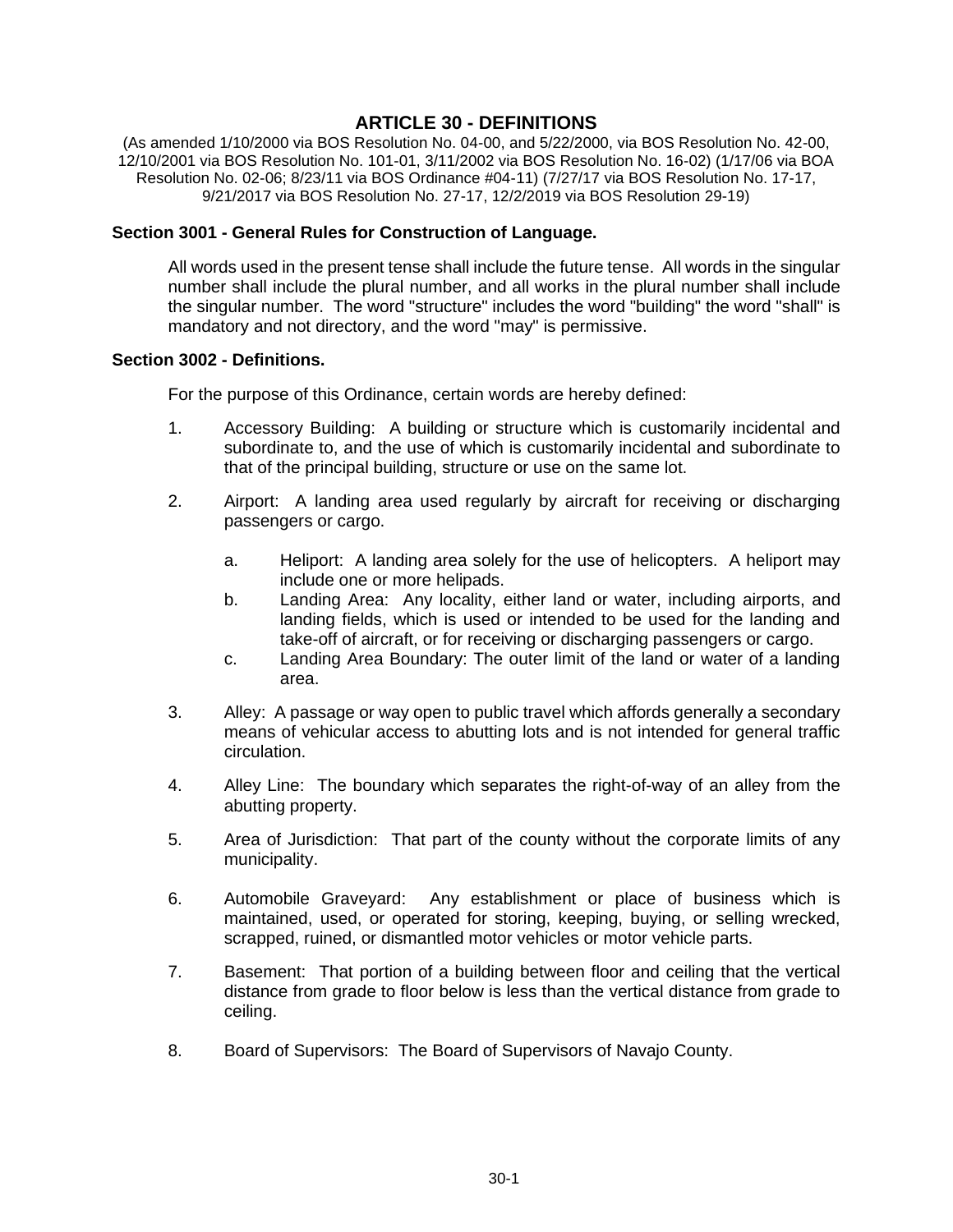- 9. Boarding House: A building where, for compensation and by prearrangement for definite periods, meals, or lodging and meals, are provided for three (3) or more persons, but not exceeding twenty (20) persons.
- 10. Building Area: The portion of a lot which is within the envelope formed by the required yards. See "Yard Required".
- 11. Building: A structure having a roof supported by columns or walls for housing, shelter or enclosure of persons, animals, chattels or property of any kind. Any structure on Real Property, movable or immovable, permanent or temporary, vacant or occupied, used (or of a type customarily used) for human lodging or business purposes, or where livestock, produce, or personal or business property is located, stored or use.
- 12. Building, Community: A public building designed or used for community activities of an educational, recreational or public service nature.
- 13. Building Height: The vertical distance from grade to the highest point of the coping of a flat roof; to the deck line or a mansard roof; or the average height of the highest gable, hip or gambrel roof.
- 14. Building, Principal: A building in which is conducted the principal use of the lot on which it is situated. In a residential zoning district any dwelling is deemed to be the principal building on the lot on which it is situated.
- 15. Carport: A roofed structure with two (2) or more open sides under which a vehicle may be driven.
- 16. Cellar: That portion of a building between floor and ceiling which is partly below and partly above grade, but so located that the vertical distance from grade to floor below is greater than the vertical distance from grade to ceiling.
- 17. Church: A building in which people participate in or hold religious services, meetings and other related activities. The "church" shall include buildings in which the religious services of any denomination are held. For the purpose of this definition, a "church" shall be required to maintain a tax**-**exempt status per ARS 42-11109.
- 18. Commission:The Planning and Zoning Commission of Navajo County.
- 19. Contractor's Yard: The Use of any parcel or any portion thereof by a person or company engaged in a construction business or trade or a related field for the storage of building materials or supplies (including without limitation aggregate, sand, concrete block, lumber or pipe) and/or the storage or parking or construction or construction-related equipment (including without limitation vehicles such as commercial trucks, hauling trailers, backhoes or loaders) used in such business or trade. Limited exception for vehicles and equipment at owners residence: the parking or storage of no more than two automobiles or pick-up trucks used in a construction business or trade or a related field, together with the parking and/or storage of no more than one piece of drivable construction or construction-related equipment having a empty vehicle weight of no more than 32,000 pounds, together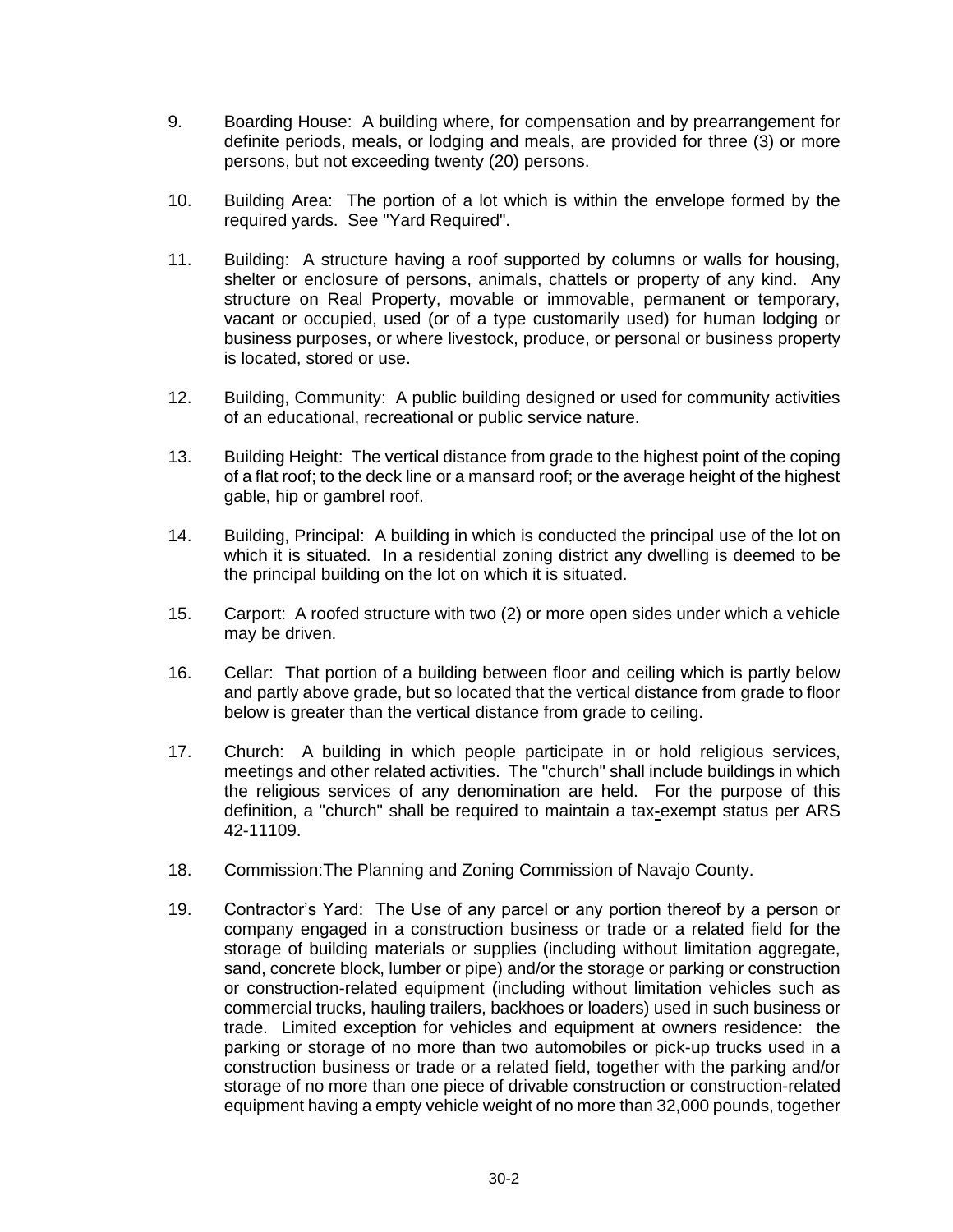with a hauling trailer for such equipment, in any zoning district shall be deemed a permitted ancillary use and shall not be deemed a contractor's yard provided that the parcel is at least one half acre in area and is occupied as a residence by the owner and only operator of the vehicles and equipment, and provided that construction materials or supplies are stored on site behind a six foot high opaque fence. However, a contractor may park one piece of drivable equipment per an additional one-half acre of land for each piece of such equipment.

- 20. Corral: A pen or enclosure for confining animals.
- 21. County: The unincorporated areas of Navajo County
- 22. Dilapidated Building: Any Building in such disrepair, or damaged to such an extent, that its strength or stability is substantially less than a new Building, or that is likely to burn or collapse, and the condition of which endangers the life, health, safety or property of the public.
- 23. Director: The Director of the Navajo County Development Services Department or his or her designee.
- 24. Dwelling: A building or portion thereof designed or used exclusively for residential occupancy, including single-family, two-family and multiple-family dwellings, but not including hotels, boarding and lodging houses.
- 25. Dwelling Group: A group of three (3) or more buildings which occupy a parcel of land in one (1) ownership and have a yard in common.
- 26. Dwelling Multiple: A building or portion thereof designed for occupancy by three (3) or more families.
- 27. Dwelling, Single-Family: A building designed for occupancy by one (1) family, including a conventional site-built home, a Manufactured Home (including a rehabilitated Mobile Home) and a Factory-Built Building as defined and regulated in Article 21 hereof, but not a Recreational Vehicle.
- 28. Dwelling, Duplex: A building designed for occupancy by two (2) families.
- 29. Dwelling Unit: One (1) or more rooms in a dwelling designed for occupancy by one (1) family for living purposes and having its own cooking and sanitary facilities.
- 30. Factory-Built Building: Shall mean a Factory-Built Building as defined in A.R.S. 41-2142 and the related regulations of the State Office of Manufactured Housing, as amended from time to time.
- 31. Family: An individual, or two (2) or more persons related by blood, marriage, or adoption, or other legal relationship including any live-in domestic help, living together as a single housekeeping unit in a dwelling unit, or a group of not more than five (5) adults, who need not be related, living together as a single housekeeping unit in a dwelling unit.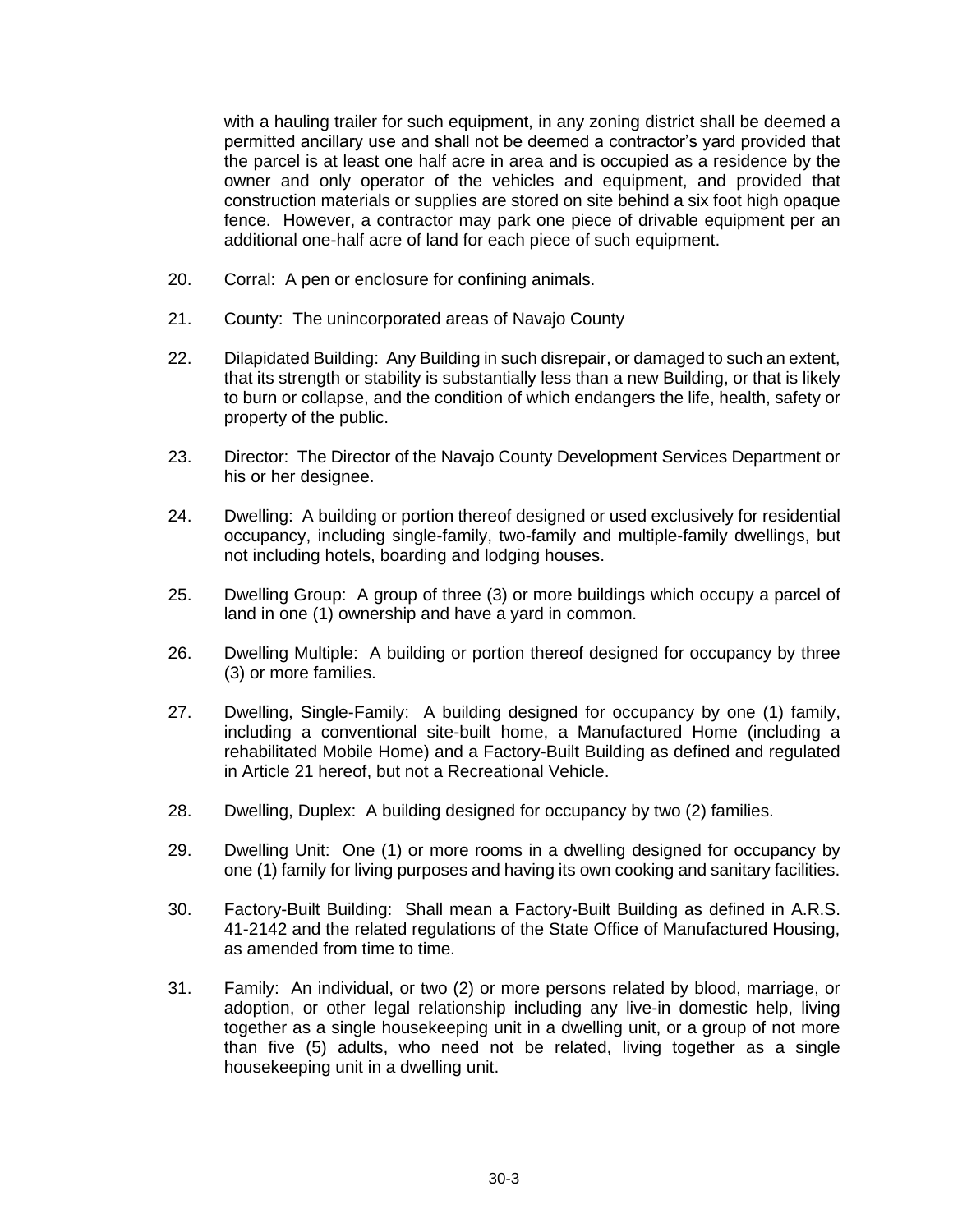- 32. Farm: An area of not less than two (2) contiguous acres which is used for the commercial production of farm crops such as vegetable, fruit trees, grain and other crops and their storage on the area, as well as the raising thereon of farm poultry and farm animals, such as horses, cattle, sheep and swine for commercial purposes. The term "farm" includes the operating of such an area for one (1) or more of the above uses, including dairy farms, with the necessary accessory uses for treating or storing the produce, provided that the operation for any such accessory uses is secondary to that of the farm activities, and provided further that the farm activities do not include commercial pen feeding or commercial feed lots, or the commercial feeding of garbage or offal to swine or other animals.
- 33. Feed Lot, Commercial: A livestock feeding or handling facility operated for the purpose of accommodating the needs of others in whole or in part for a fee or fees paid to the operator or owner for the accommodations, materials and services received.
- 34. Flammables: Propane, butane, etc, the retail distribution of, with the storage of 500 gallons or more above ground.
- 35. Floor Area: The sum of the gross horizontal areas of every floor of all buildings on the lot measured from the exterior faces of the exterior walls or from the center line of walls separating the buildings, including basement floor area, elevator shafts and stairwells at each floor, floor space used for mechanical equipment, penthouses, attic space whether or not a floor is actually been laid and having headroom for seven (7) feet or more, interior balconies and mezzanines, and enclosed porches, but not including any space devoted to parking, or to loading or unloading.
- 36. Garage, Private: A portion of a principal building or a separate building, designed or used for the parking or storage of motor vehicles of occupants in the building to which such garage is accessory. Structure shall be enclosed or screened on all four (4) sides. Garages shall meet all setback requirements.
- 37. Garage, Public: A building or portion thereof, other than a private garage, designed or used for servicing, repairing, equipping, hiring, selling, or storing motor vehicles.
- 38. Grade:
- a. For buildings having walls adjoining one (1) street only, the elevation of the sidewalk at the center of the wall adjoining the street, or if there be no sidewalk, then the elevation of the roadway at the center of the wall adjoining the street.
- b. For buildings having walls adjoining more than one (1) street, the average of the elevation of the sidewalk at the centers of all walls adjoining the streets, or if there be no sidewalks, then the average of the elevation of the roadway at the centers of all walls adjoining the street.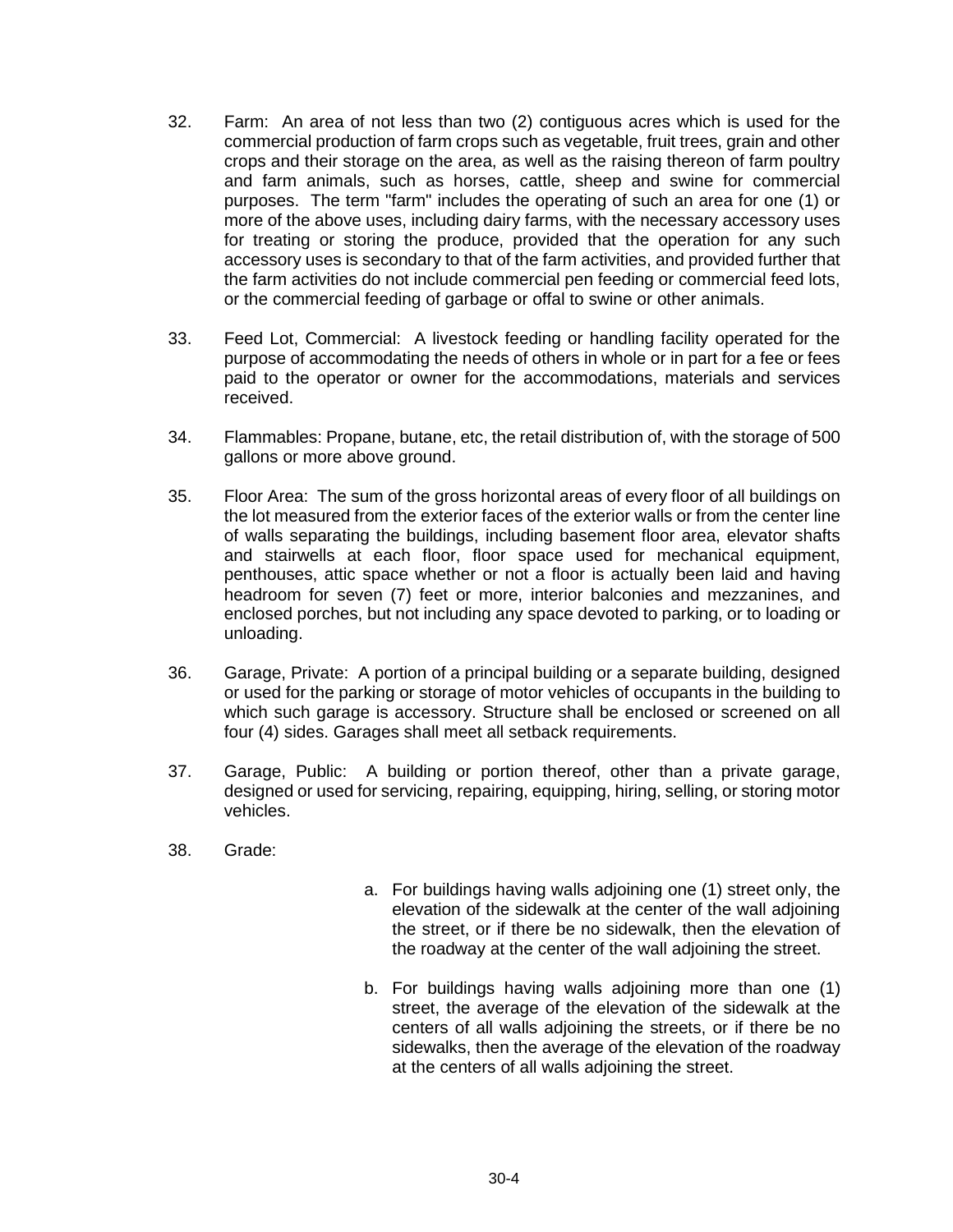- c. For buildings having no walls adjoining the street, the average level of the natural surface of the ground adjacent to the centers of all exterior walls of the building.
- d. Any wall parallel or nearly parallel to and not more than five (5) feet from a street line is to be considered as adjoining the street.
- 39. Group Home for the Disabled: A dwelling unit that is licensed or authorized by a governmental authority ha having jurisdiction over operations for 10 or fewer disabled persons who reside together as a single housekeeping unit and who receive care, supervision, or counseling from one or more staff persons. This Use shall not include boarding houses, nursing homes, or other group homes not for the disabled. A facility is not a Group Home for the Disabled unless it meets the provisions of Title VIII of the Civil Rights Act of 1968 as amended by the Fair Housing Act.
- 40. Grounds: means any private or public land, vacant or improved.
- 41. Guest: Any transient person who occupies a room for sleeping purposes.
- 42. Guest Ranch: A building or group of buildings containing two or more guest rooms, other than a boarding house, hotel or motel, and including outdoor recreational facilities such as but not limited to, horseback riding, swimming, tennis courts, shuffleboard courts, barbecue and picnic facilities, and dining facilities, intended for the use primarily by guests of the guest ranch, but not including bars and restaurants which cater primarily to other than guests of the guest ranch.
- 43. Guest Room: A room which is designed for occupancy by one or more guests for sleeping purposes, but having no cooking facilities and not including dormitories.
- 44. Home Occupation: Any occupation or profession which can be conducted entirely within a dwelling unit and carried on by a member of the family residing therein, and which occupation or profession is clearly incidental and subordinate to the use of the dwelling unit for dwelling purposes and does not change the character thereof in any manner and in connection with which there is no employees other than a member of the immediate family residing in the dwelling unit. Any occupation or profession which can be considered offensive, obnoxious, noisy, or which creates a nuisance in any way or which requires additional parking area, outside storage, accessory buildings in conjunction with the occupation or profession, outdoor advertising, or any other outside alteration of the dwelling cannot be considered a home occupation. Any proposed home occupation shall be submitted to the Navajo County Development Services Department for review, to insure that the proposed use is in conformance with this Ordinance.
- 45. Hospital: An institution for the diagnosis, treatment or other care of human ailments. The term hospital is deemed to include sanitarium, preventorium, clinic, rest home, nursing home, convalescent home and maternity home.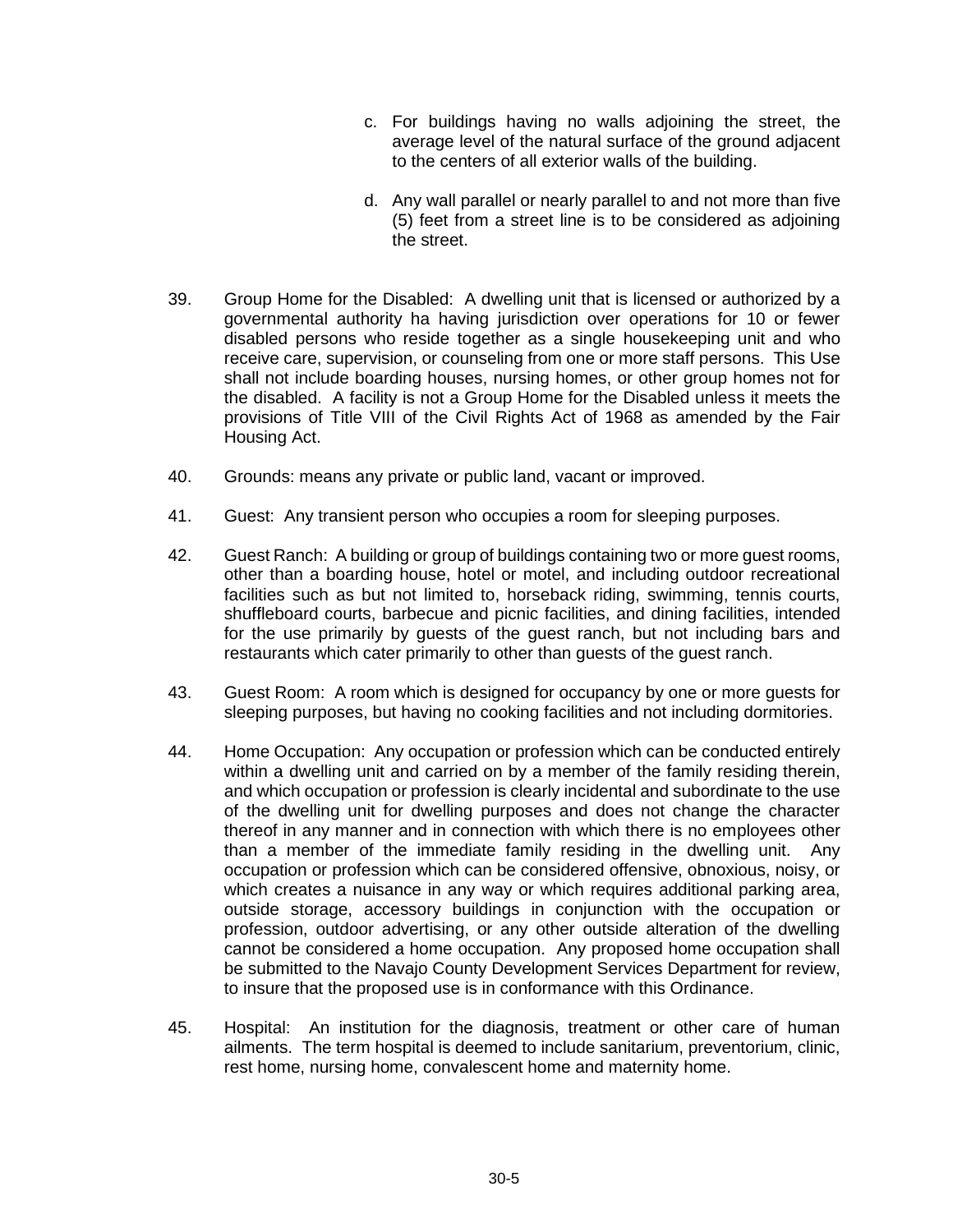- 46. Hotel: A building in which lodging or boarding and lodging are provided for more than twenty (20) persons and offered to the public for compensation and in which ingress and egress to and from all guest rooms are made through an inside lobby or office.
- 47. Hotel, Resort: A building or group of buildings, other than a motel, boarding house or lodging house, containing individual guest rooms, suites of guest rooms, and dwelling units, and which furnishes services customarily provided by hotels.
- 48. Institutional Residence: Facilities for living, sleeping and sanitation and may include facilities for eating and cooking, for occupancy by other than a Family.
- 49. Junk: Any old scrap copper, brass, rope, rags, batteries, paper, trash, wood and rubber debris, waste, or junked-, dismantled, or wrecked automobiles, or parts thereof, iron, steel, and other old scrap ferrous or non-ferrous material.
- 50. Junkyard: An establishment or place of business which is maintained, operated, or used for storing, keeping, buying, or selling junk, or for the maintenance or operation of an automobile graveyard. The term "junkyard" does not include garbage dumps and sanitary landfills.
- 51. Kennel: Any premises used for the breeding, selling or boarding of dogs, cats, and/or other small domesticated household pets (not including farm animals), or for the breeding or keeping of dogs for racing purposes. This includes commercial kennels and other for-profit breeding, selling or boarding operations, as well as Humane Societies, rescue shelters, "no kill shelters," animal control facilities and similar nonprofit operations. It does not include the routine breeding or keeping of animals solely for the personal enjoyment of the owner or occupant of the premises. A kennel shall be a permitted use in the C-R (Commercial-Residential), IND-1 (Light Industrial), and IND-2 (Heavy Industrial) zoning districts subject to the regulations of that zoning district, and shall require the approval of a Special Use Permit in any other zoning district, pursuant to Section 2001.18. (Kennel operators should be aware that some provisions of the Navajo County Animal Control Ordinance, Ordinance No. 02-06, may also apply, regardless of whether the kennel is an allowed use or has been authorized by a Special Use Permit. The interpretation and enforcement of the Animal Control Ordinance is the responsibility of the Navajo County Public Health Services District.)
- 52. Labor Camp: Any camp or similar place of temporary abode, establishment by or for the care of workmen engaged in construction, repair and alteration work on roads or highway, railroads, or in lumbering or agricultural operations, or in other industrial activities.
- 53. Laundry, Self-Service: A building within which clothes washing and drying machines, and clothes dry cleaning machines, either coin operated or attendant operated, are provided on a rental basis for use by individuals for doing their own laundry and dry cleaning. Self-service laundry does not include outdoor drying facilities.
- 54. Lessee: A person who has the right to possess Real Property pursuant to a lease, rental agreement or similar instrument.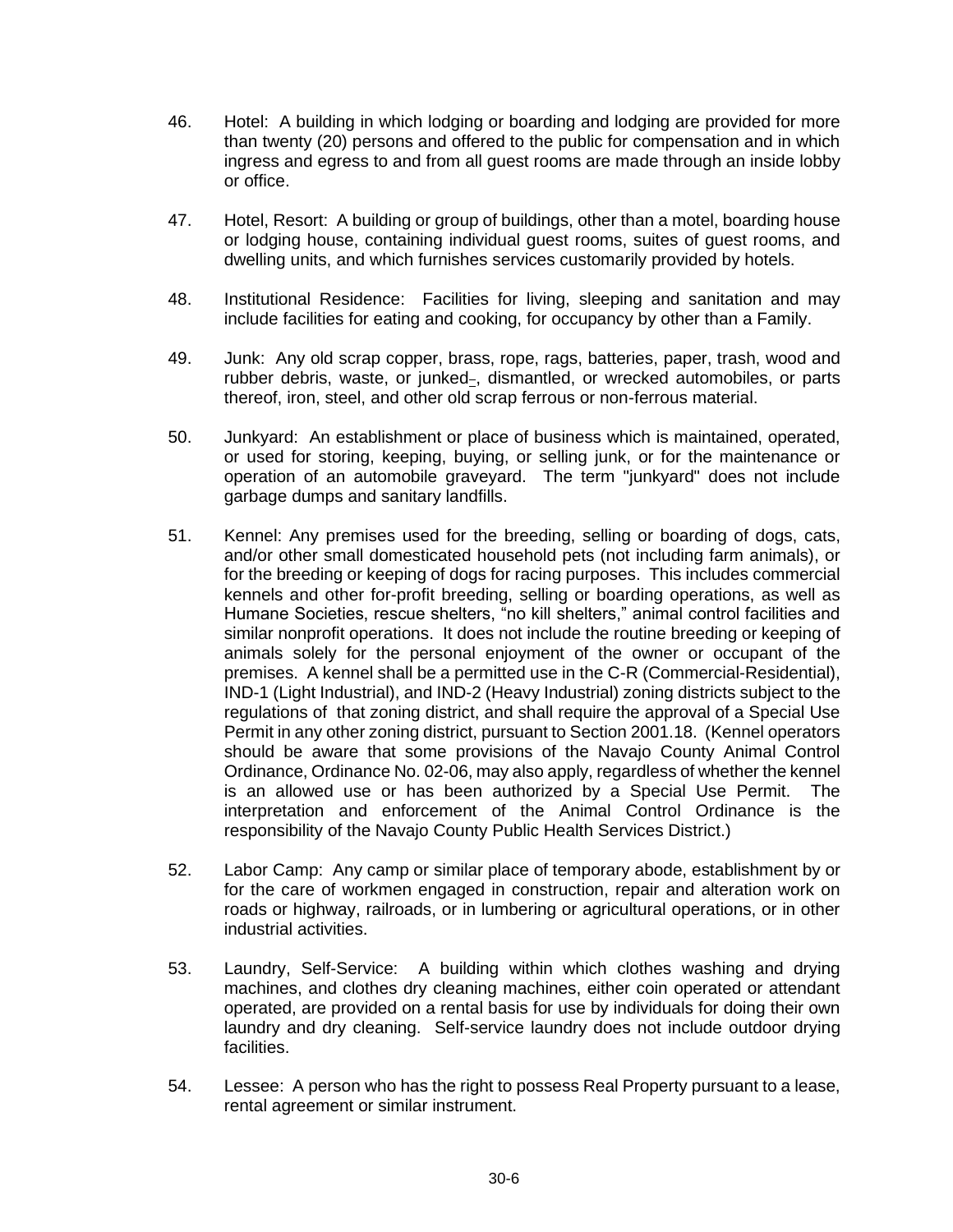- 55. Lienholder: A person having a lien against Real Property as shown in the public records maintained in the office of the Navajo County Recorder.
- 56. Loading and Unloading Space: A permanently maintained space on the same lot as the principal building accessible to the street or alley and not less than ten (10) feet in width, twenty (20) feet in length, and fourteen (14) feet in height.
- 57. Lodging House: A building where lodging only is provided for compensation to three (3) or more persons, but not to exceed twenty (20) persons.
- 58. Lot: Any lot, parcel, tract of land, or combination thereof, shown on a plat of record or recorded by metes and bounds that is occupied or intended for occupancy by a use permitted in this Ordinance, including one (1) principal building together with its accessory buildings, the open spaces and parking spaces required by this Ordinance, and having its principal frontage upon a street or upon an officially approved place.
- 59. Lot Area: The area of a horizontal plane within the lot lines of a lot.
- 60. Lot, Corner: A lot which has an interior angle of one hundred thirty-five (135) degrees or less at the intersection of two (2) street lines. A lot abutting upon a curved street is considered a corner lot if the tangents to the curve at the points of intersection of the side lot lines intersect at an interior angle of one hundred thirtyfive (135) degrees or less.
- 61. Lot Coverage: The percentage of the area of a lot which is occupied by all buildings or other covered structures using the roof outline for all outer dimensions.
- 62. Lot Depth: For lots having front and rear lot lines which are parallel, the shortest horizontal distance between such lines; for lots having front and rear lot lines which are not parallel the shortest horizontal distance between the mid-point of the front lot line and the mid-point of the rear lot line; and the triangular shaped lots, the shortest horizontal distance between the front lot line and line within the lot, parallel to and at a maximum distance from the front lot line and line within the lot, parallel to and at a maximum distance from the front lot line, having a length of not less than ten (10) feet.
- 63. Lot, Interior: A lot other than a corner lot.
- 64. Lot, Key: A lot adjacent to a corner lot having its side lot line in common with the rear lot line of the corner lot and fronting on the street which forms the side boundary of the corner lot.
- 65. Lot Line: Any line bounding a lot.
- 66. Lot Line, Front: The boundary of a lot which separates the lot from the street; and in the case of the corner lot, the front lot line is the shorter of the two (2) lot lines separating the lot from the street except that where these lot lines are equal or within fifteen (15) feet of being equal, either lot line may be designated the front lot line but not both.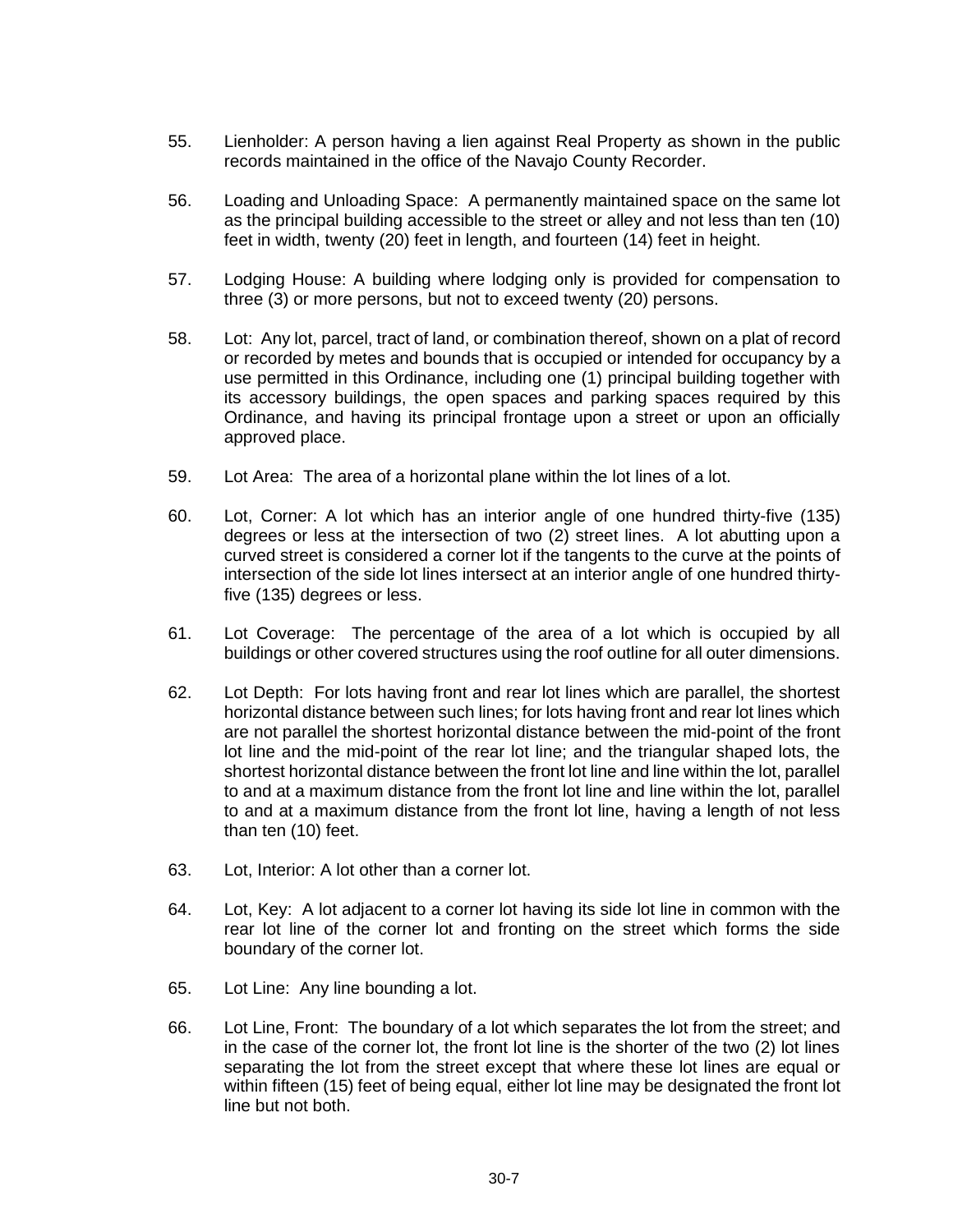- 67. Lot Line, Rear: The boundary of a lot which is most distanced from, and is, or is most nearly, parallel to the front lot line; except that in the absence of a rear lot line as is the case of the triangular shaped lot, the rear lot line may b considered as a line within the lot, parallel to and at a maximum distance from the front lot line, having a length of not less than ten (10) feet.
- 68. Lot Line, Side: The boundary of a lot which is not a front lot line or a rear lot line.
- 69. Lot of Record: A lot which is part of a subdivision, the plat of which has been recorded in the office of the County Recorder of Navajo County; or a lot, parcel or tract of land, the deed of which has been recorded in the office of the County Recorder of Navajo County.
- 70. Lot, Through: A lot having a pair of opposite lines abutting two streets, and which is not a corner lot. On such lot, both lot lines are front lot lines.
- 71. Lot Width: For rectangular lots, lots having side lot lines not parallel, and lots on the outside of the curve of a street, the distance between side lot lines measured at the required minimum front yard line on a line parallel to the street or street chord; and for lots on the inside of the curve or a street, the distance between side lot lines measured thirty (30) feet behind the required minimum front yard line on a line parallel to the street or street chord.
- 72. Manufactured Home: Shall mean a manufactured home or rehabilitated Mobile Home as defined in Article 21 hereof.
- 73. Mobile Home: Shall mean a mobile home as defined in Article 21 hereof.
- 74. Manufactured Home Park: Any parcel of land upon which are located three (3) or more Manufactured Homes or Recreational Vehicles occupied for dwelling or sleeping purposes, regardless of whether or not a charge is made for such accommodations.
- 75. Manufactured Home Space: A plot of ground within a Manufactured Home Park or Recreational Vehicle park designed for the accommodation of one Manufactured Home, (or a rehabilitated Mobile Home) or Recreational Vehicle together with its accessory structures including carports or other off-street parking areas, storage lockers, ramadas, cabanas, patios, patio covers, awning, and similar appurtenances.
- 76. Manufactured Home Subdivision: A subdivision designed and intended for residential use where residence is exclusively in Manufactured Homes (or a rehabilitated Mobile Home).
- 77. Motel: A building or group of buildings containing guest rooms or dwelling units, some or all of which have a separate entrance leading directly from the outside of the building with garage or parking space located on the lot and designed, used, or intended wholly or in part for the accommodation of automobile transients. Motel includes motor courts, motor lodges and tourist courts, but not Manufactured Home parks or Recreational Vehicle parks.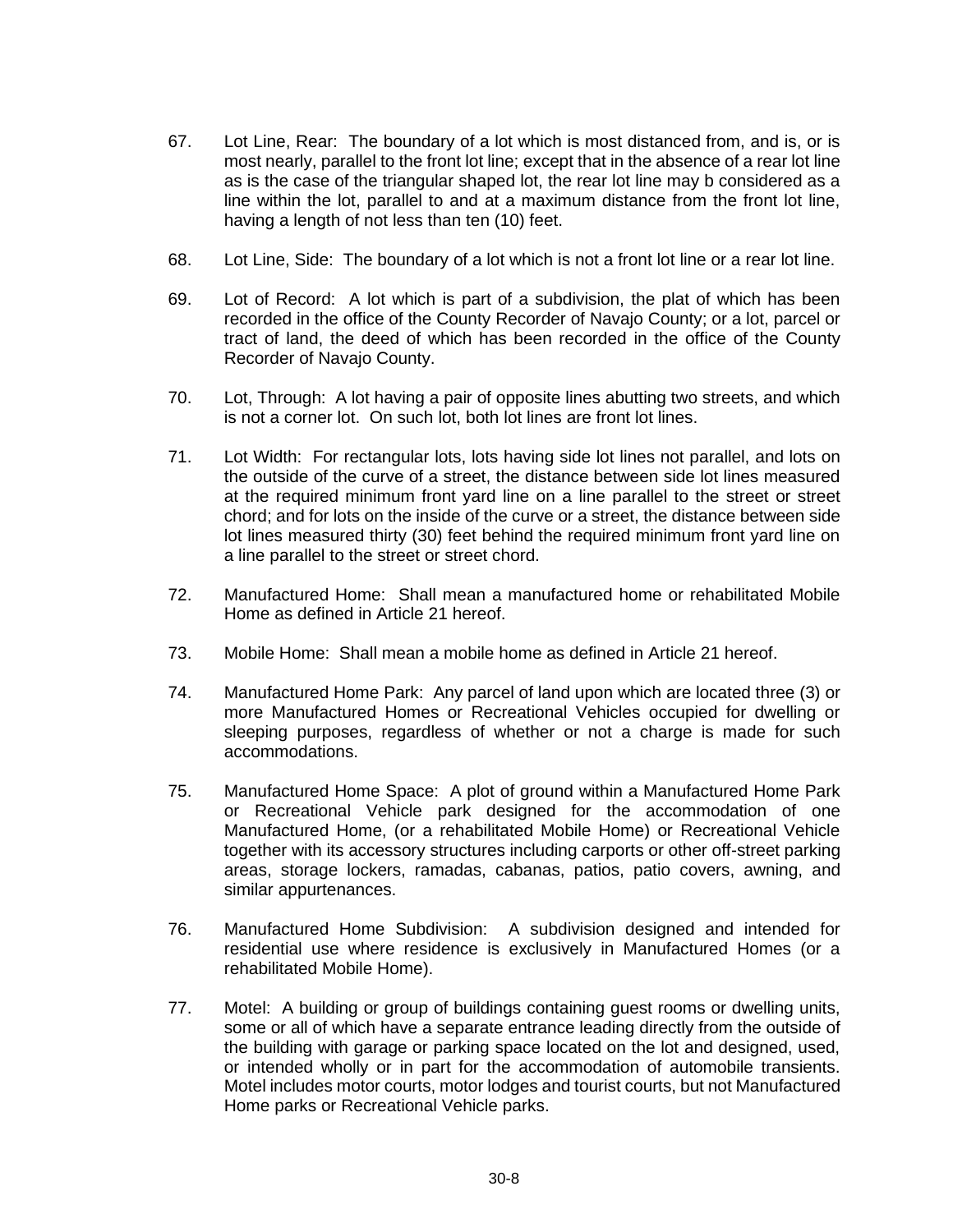- 78. Non-Conforming Use: The lawful use of any building, lot, parcel or tract of land existing at the time this Ordinance, or amendments thereto, become effective, which does not conform with the use regulations of the zoning district in which it is located.
- 79. Occupant: A person who has the actual use, possession or control of Real Property. This term does not include any corporation or association operating or maintaining rights-of- way for and on behalf of the United States government, either under contract or federal law.
- 80. Owner: A person who is a record owner of Real Property as shown by the public records in the office of the Navajo County Recorder, and includes a person holding equitable title under a recorded installment sales contract, contract for deed or similar instrument.
- 81. Parking Lot: An area, other than a street or alley, devoted to unenclosed parking spaces.
- 82. Parking Space: A permanently surfaced area, enclosed or unenclosed, of not less than eight (8) feet, six (6) inches in width and having an area of not less than one hundred eighty (180) square feet, together with a driveway connecting the parking space with a street or alley and permitting ingress and egress of an automobile.
- 83. Person: An individual, partnership, corporation, association, trust, state, municipality, political subdivision, or any other entity that is legally capable of owning, leasing or otherwise possessing Real Property.
- 84. Public Nuisance: A Dilapidated Building or an accumulation of rubbish, trash, weeds, filth or debris that constitutes a hazard to the public health and safety as determined by the Navajo County Planning & Building Department, Health Department, or other department with jurisdiction over the condition.
- 85. Real Property: Buildings, Grounds, or Lots, as well as Contiguous Sidewalks, Streets and Alleys, located in the County.
- 86. Recreational Vehicle (RV):Shall mean a recreational vehicle as defined in Article 21 hereof.
- 87. Recreational Vehicle Park: Any parcel of land upon which two (2) or more Recreational Vehicles for dwelling or sleeping purposes, are located regardless of whether or not a charge is make for such accommodations.
- 88. Recreational Vehicle Space: A plot of ground within a Manufactured Home Park or Recreational Vehicle park designed for the accommodation of one Recreational Vehicle together with its accessory structures including carports or other off-street parking areas, storage lockers, ramadas, cabanas, patios, patio covers, awnings and similar appurtenances.
- 89. School: An institution of learning, such as elementary and secondary schools, colleges and universities, which offers instruction in branches of learning and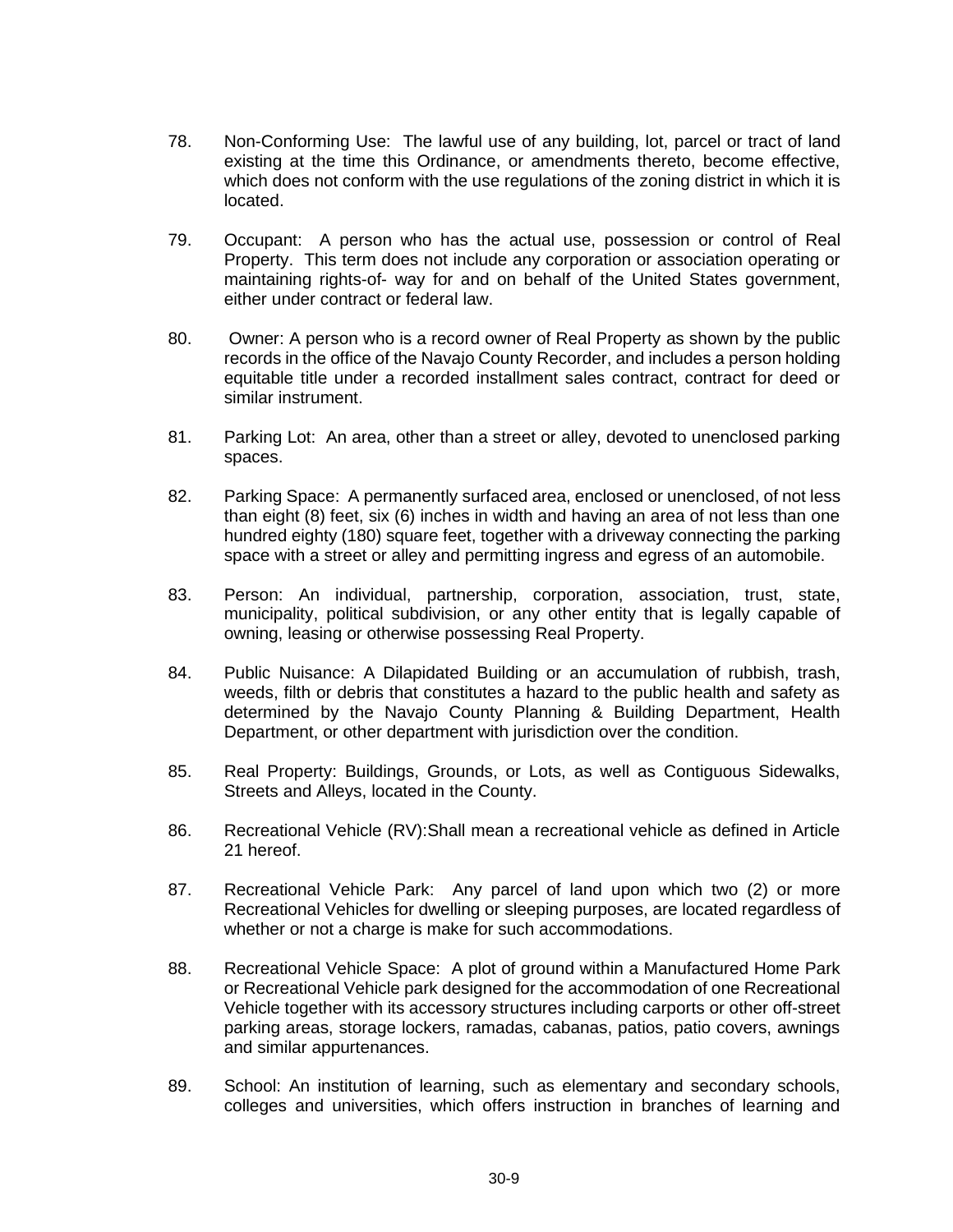study, but not including business colleges, nursery schools, dancing schools, riding academies, or trade or vocational schools.

- 90. Service Stations: A building or use devoted to the retail sale of fuels, lubricants, and other supplies for motor vehicles, including minor repair or activities which are subordinate to the sale of petroleum products.
- 91. Setback: The minimum horizontal distance required between a property line and a structure or in the event a dedicated ingress/egress easement is interior to the property line, the setback is the horizontal distance between the easement line and a structure.
- 92. Sign: Any device for visual communication, including any structure or natural object apart thereof, that is used for the purpose of bringing the subject thereof to the attention of the public, but not including any flag, badge or insignia of any government or governmental agency, or of any civic, charitable, religious, patriotic, fraternal or similar organization.
- 93. Single Family Residential Commercial: A group of single-family dwellings designed for individual separate ownership with unified management that provides common services and outdoor recreational facilities, but not including public bars, public restaurants or any commercial activity in connection therewith.
- 94. Special Event Use Permit: A permit for a short-term use, issued in accordance with Section 2206 or 2513(4) of this Ordinance.
- 95. Story: That portion of a building, other than a cellar, included between the surface of any floor and the surface of the floor next above it, or, if there be no floor above it, then the space between the surface of such floor and the ceiling or roof above it.
- 96. Street: All property dedicated or otherwise reserved for public or private street uses, or having thereon a public easement for such use.
- 97. Street Line: The boundary which separates the right-of-way of a street from the abutting property.
- 98. Structure: Anything constructed or erected which requires location on the ground and attached to something having location on the ground or attached to something having location on the ground, including manufactured homes, mobile homes and factory-built buildings, but not including tents, vehicles or recreational vehicles.
- 99. Structural Alteration: Any change in the supporting members of a building, such as bearing walls or partitions, columns, beams or girders, or any complete rebuilding of the roof or exterior walls.
- 100. Temporary RV Permit: A permit for the temporary placement of a Recreational Vehicle, issued in accordance with Section 2205 or 2206 of this Ordinance.
- 101. Temporary Use Permit:A permit authorizing a temporary use, issued in accordance with Section 2513(2) or 2513(3) of this Ordinance.